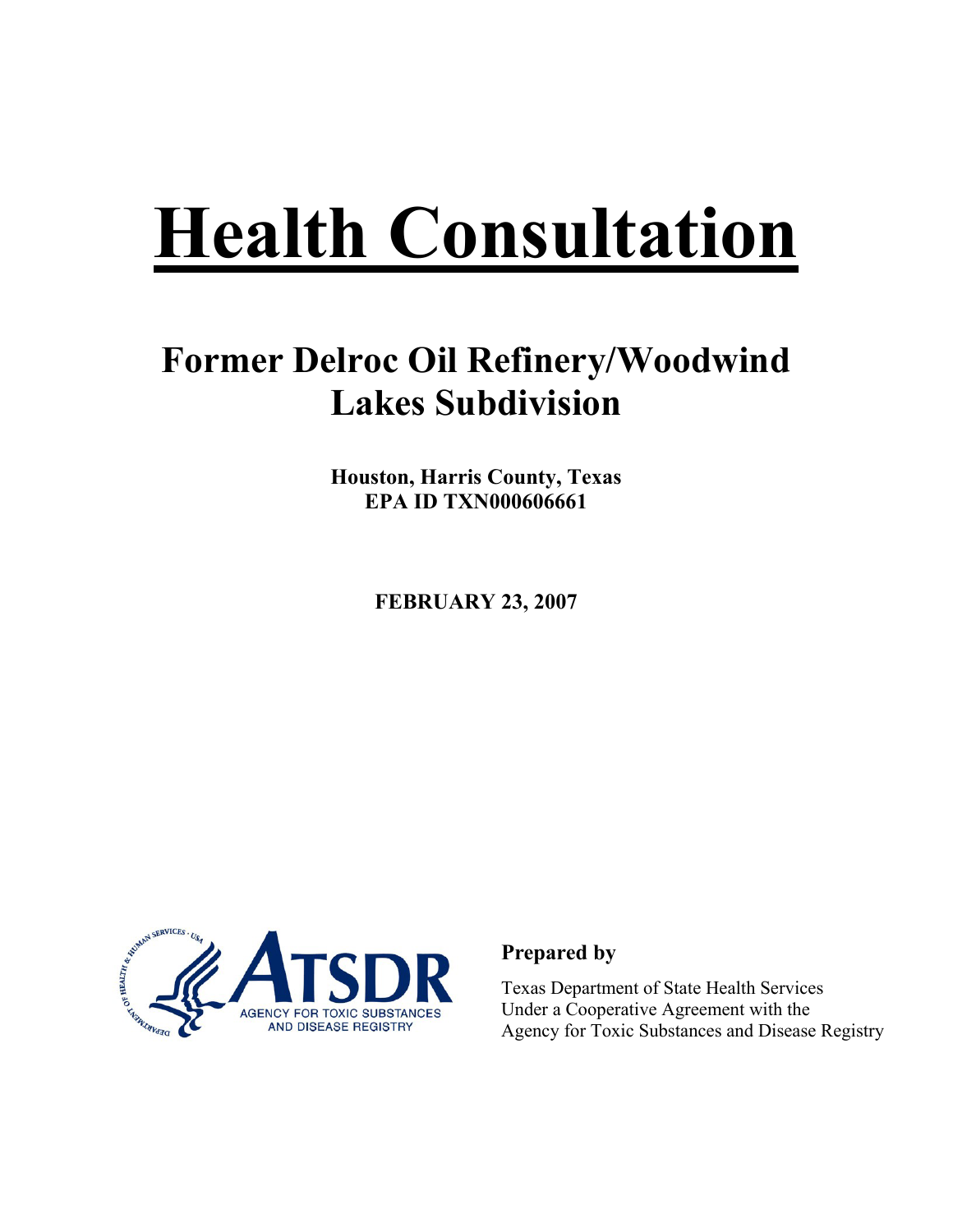

## **Table of Contents**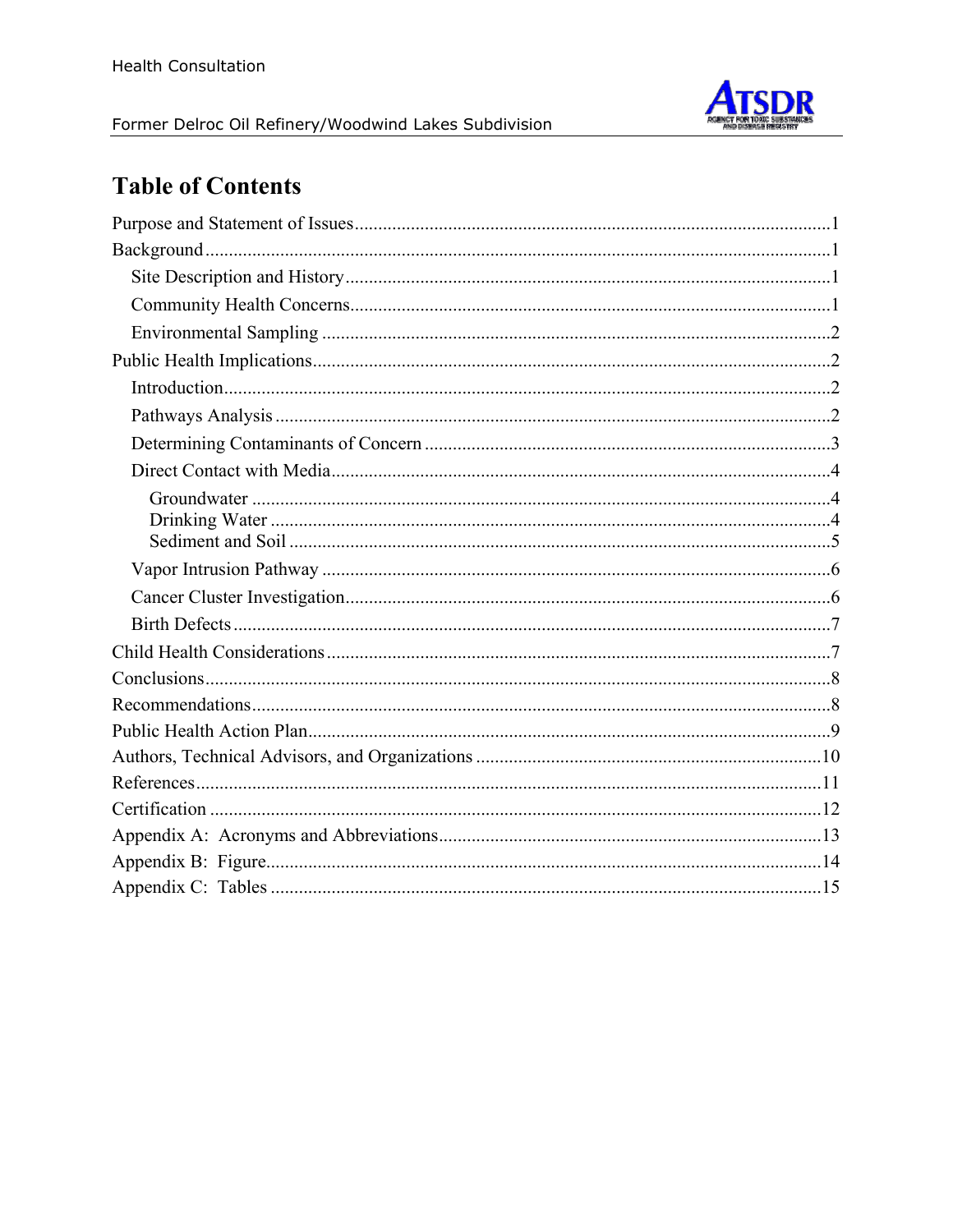

#### **Purpose and Statement of Issues**

In response to a Texas Commission on Environmental Quality (TCEQ) request, the Texas Department of State Health Services (DSHS) evaluated the public health implications of exposure to environmental contaminants from the former Delroc Oil Refinery site. This site has been redeveloped as Section 3 of the Woodwind Lakes Subdivision in Houston, Texas. (Note: Appendix A lists abbreviations and acronyms used in this report).

#### **Background**

#### **Site Description and History**

The former Delroc Oil Refinery site (Delroc) is located on an approximately 5-acre site in Northwest Harris County (Figure). The refinery was in operation from 1955 through 1957 and processed crude oil. Aerial photographs indicate that between 1964 and 1970 the industrial infrastructure was removed, and the site appears to be a vacant tract of land until the 1990s. In the late 1990s, 32 homes were built on the site of Delroc as Section 3 of the Woodwind Lakes Subdivision (Section 3). No structural remnants of Delroc remain. Modifications to the land surface and drainage, including the construction of a major retention pond, occurred during construction of the subdivision. Rolling Fork Creek is located west of the site and receives stormwater discharge from the retention pond. Rolling Fork Creek flows south and discharges into White Oak Bayou, which ultimately flows into Buffalo Bayou [1].

In 2003, Chevron conducted a site investigation in Section 3 at the request of the Railroad Commission of Texas. Fourteen soil borings were advanced to 15 feet below ground surface (bgs) and analyzed for volatile organic compounds (VOCs), semivolatile organic compounds (SVOCs), total petroleum hydrocarbons (TPH), and metals. Based upon TCEQ Texas Risk Reduction Program rules, it was determined that contaminants of concern did not present a risk to human health and no further investigation or action was needed [2].

In response to community concerns, the TCEQ conducted a Preliminary Assessment/Screening Site Inspection in Spring 2006 to determine if contaminants from Delroc were present in the groundwater, soil, and sediment at levels that may pose a threat to human health [1]. Using this data, DSHS provided technical assistance to TCEQ summarizing the public health implications associated with exposure to contaminants present in environmental media [3]. A detailed analysis is provided in this Health Consultation.

#### **Community Health Concerns**

Citizens living in Section 3 were concerned about the potential for adverse health effects from living on a former oil refinery. Community members were also concerned about a possible excess of cancer and birth defects.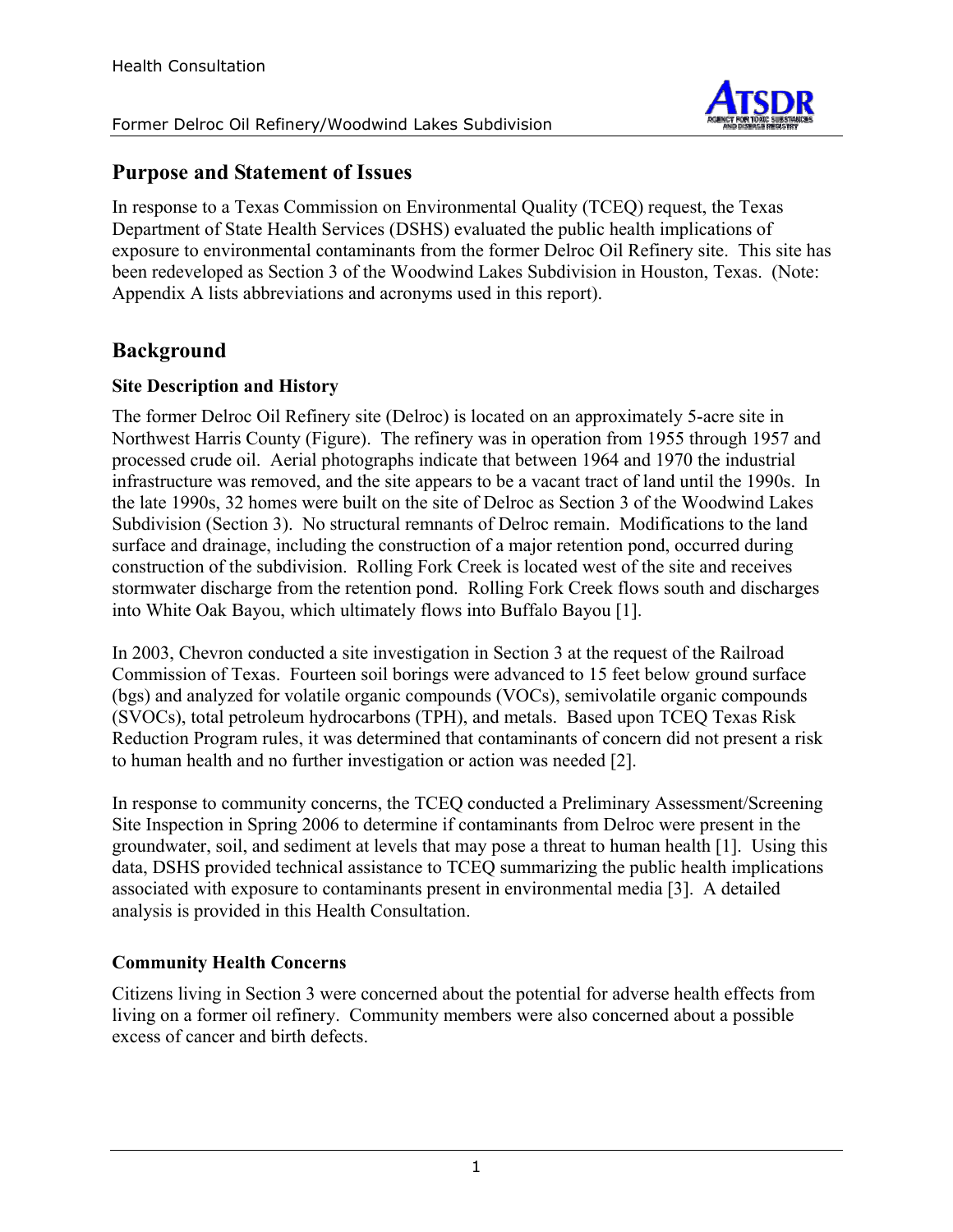

#### **Environmental Sampling**

Data evaluated in this Health Consultation include groundwater, drinking water, soil, and sediment sample data collected by TCEQ in June 2006. Groundwater samples collected from two temporary monitoring wells (approximately 20 feet bgs) placed in the areas where above ground storage tanks had been located were analyzed for VOCs, SVOCs, pesticides, and polychlorinated biphenyls (PCBs). Drinking water samples were collected from four public water supply reservoir tanks (wells approximately 700 feet bgs) and one private water supply well (approximately 200 feet bgs) and were analyzed for VOCs, SVOCs, metals, pesticides, and PCBs. Eighteen soil samples collected from Section 3 (approximately 0 to 2 feet bgs, 4 to 6 feet bgs, and 15 to 18 feet bgs) were analyzed for VOCs, SVOCs, metals, pesticides, and PCBs. Five sediment samples (surface grab samples) collected from Rolling Fork Creek and White Oak Bayou were analyzed for VOCs and metals [1].

For this consultation, DSHS relied on the information provided in the referenced documents and assumed adequate quality assurance/quality control procedures were followed with regard to data collection, chain-of-custody, laboratory procedures, and data reporting.

#### **Public Health Implications**

#### **Introduction**

Exposure to chemical contaminants drives the Agency for Toxic Substances and Disease Registry (ATSDR) health consultation process. People may be adversely affected by chemicals only if exposure occurs; that is, they must come into contact with the chemicals or absorb the chemicals into their bodies. The presence of chemical contaminants in the environment does not always result in contact, and contact does not always result in the chemical being absorbed into the body. Thus, chemicals have the potential to cause adverse health effects only when people actually come into contact with them through a completed exposure pathway.

#### **Pathways Analysis**

The most common ways people come into contact with chemicals are by inhalation (breathing), ingestion (eating or drinking), or by dermal contact (contact with or absorption through skin) with a substance containing the contaminant. The exposure pathways of greatest concern for chemicals found in soil and sediment are incidental ingestion or by direct contact through the skin. For chemicals found in groundwater, we consider if people have private wells in the area of contamination or if contamination may migrate into the public water supply. Exposure pathways of concern are the ingestion of water as well as dermal contact and inhalation when water is used in the home (for example, showering and washing dishes). Whether adverse health effects are possible depends on: 1) the toxicological properties of the chemicals; 2) the manner in which the person contacts the chemical; 3) the concentration of the chemical; 4) how often the exposure occurs; 5) how long the exposure occurs; and 6) how much of the chemical is absorbed into the body during each exposure event.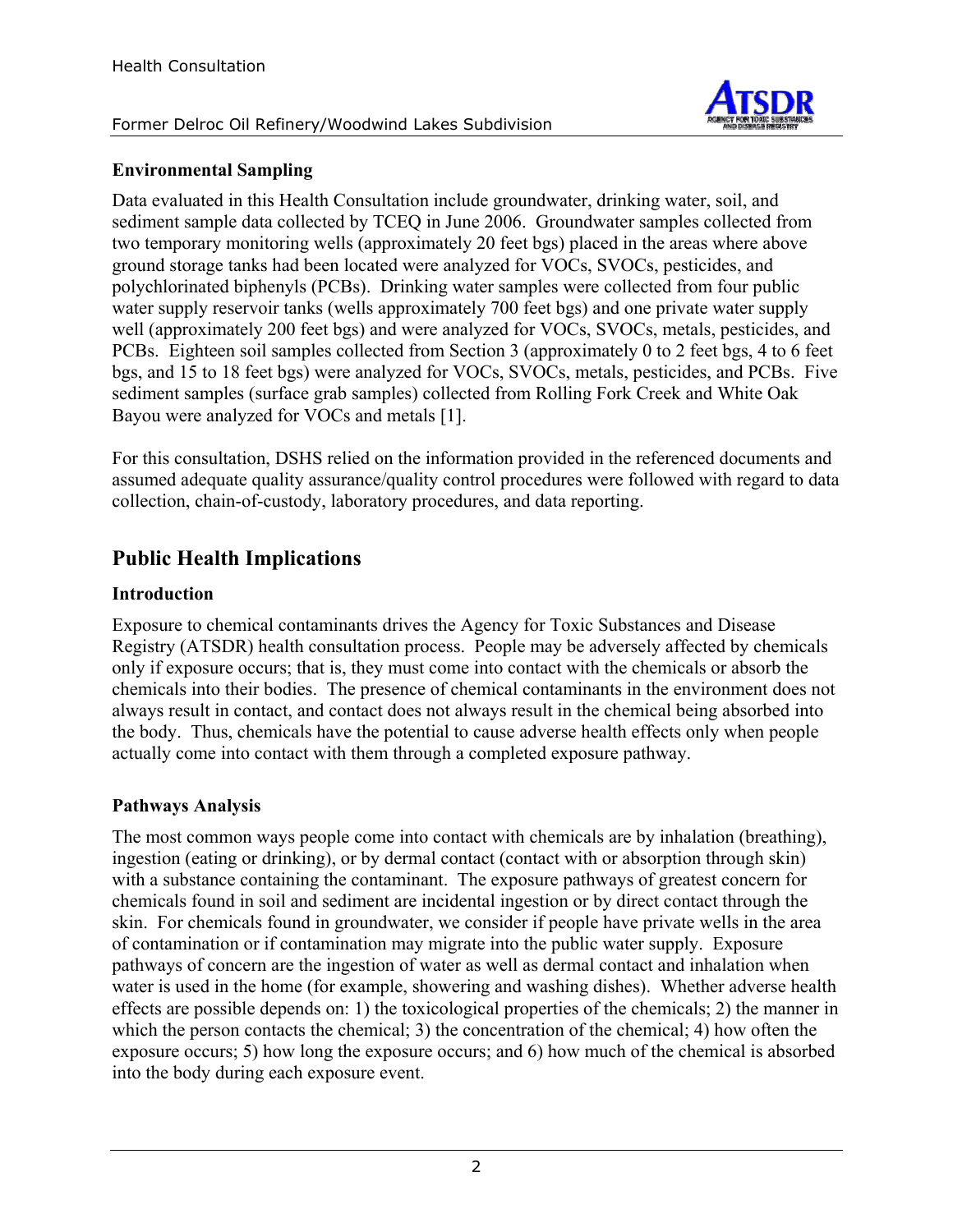

#### **Determining Contaminants of Concern**

To determine the potential health risks associated with the contaminants found in the soil, sediment, and groundwater, we compared each contaminant detected with its media-specific health-based assessment comparison (HAC) value for non-cancer and cancer endpoints. These values are guidelines that specify levels of chemicals in specific environmental media (soil/sediment, air, and water) that are considered safe for human contact with respect to identified adverse health effects.

Non-cancer screening values are based on the ATSDR's minimal risk levels  $(MRLs)^{1}$  or the United States Environmental Protection Agency's (EPA's) reference doses  $(RfDs)^2$ . Both of these are based on the assumption that there is an identifiable exposure threshold (both for the individual and for populations) below which there are no observable adverse effects. Therefore, MRLs and RfDs are estimates of daily exposures to contaminants that are unlikely to cause adverse non-cancer health effects even if exposure occurs for a lifetime.

For contaminants that are considered to be known human carcinogens, probable human carcinogens, or possible human carcinogens, cancer risk evaluation guides (CREGs) are calculated using EPA's chemical-specific cancer slope factors (CSFs) and an estimated excess lifetime cancer risk of one-in-one million persons exposed for a lifetime.

Standard assumptions for body weight (70 kg adult and 16 kg child), soil/sediment ingestion (100 mg/day for adults and 200 mg/day for a child), and water ingestion (2 L/day for adults and 1 L/day for a child) were used to calculate both non-cancer and cancer HAC values. Soil pica behavior (ingestion of more than 1 g of soil per day) may also occur in some children. The standard assumption for soil ingestion in pica children is 5,000 mg/day.

Polycyclic aromatic hydrocarbons (PAHs) are a group of more than 100 different chemicals (including benzo[a]pyrene or BaP) that are generally found in the environment as mixtures, not as single compounds. Because BaP is perhaps the most toxicologically significant PAH, it was used as a surrogate to assess the potential health risks associated with PAHs in soil and sediment. Individual PAH concentrations were converted to BaP toxic equivalents (TEQ) using established toxicity equivalency factors (TEFs, Table 1). For the two PAHs detected in drinking water, we used ATSDR screening values for analysis.

Standard HAC values to assess the potential health risks associated with the presence of carbazole and methylcyclohexane in soil and sediment were not available. A CREG value of 35 mg/kg was derived for carbazole using the Oak Ridge National Laboratories Risk Assessment

 $\overline{a}$ <sup>1</sup> An MRL is a contaminant specific exposure dose below those which might cause adverse health effects in the people most sensitive to such chemical-induced effects. MRLs generally are based on the most sensitive chemicalinduced end point considered to be of relevance to humans.

 $2$  An RfD is an estimate (with a level of uncertainty spanning perhaps an order of magnitude) of a daily exposure to the human population (including sensitive groups) that is likely to be without appreciable risk of deleterious effects during a lifetime.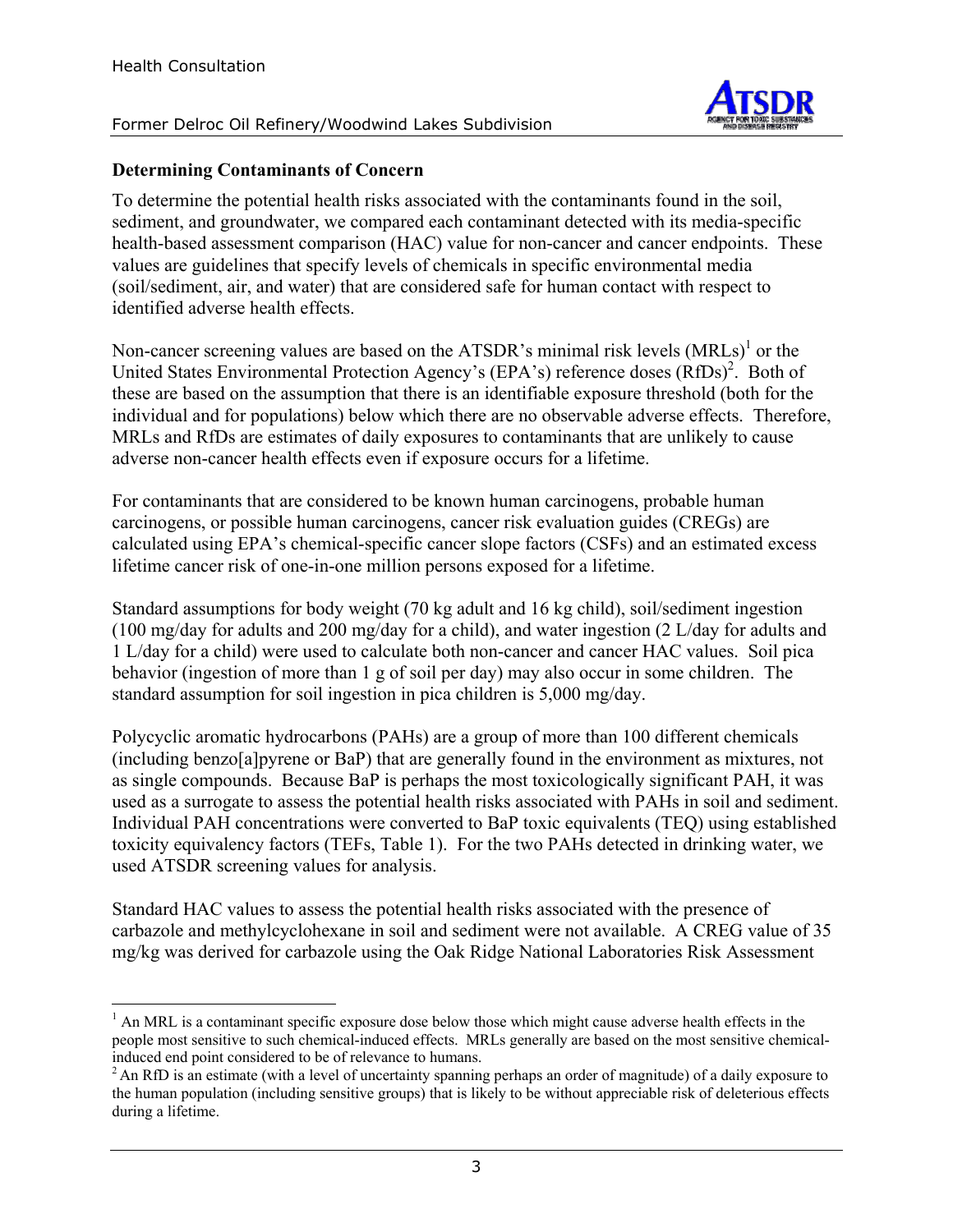

Information System's CSF [4] for carbazole. For methylcyclohexane, we used the EPA Region 9 Preliminary Remediation Goal [5] screening value for residential soil of 2,600 mg/kg.

The exposure assumptions used to establish these screening levels are conservative with respect to protecting public health; as a result, actual exposures are likely to be lower than those used to calculate the screening values. Exceeding a screening value does not mean that a contaminant represents a public health threat; rather, it suggests that the contaminant warrants further consideration. Assessing the public health significance of contaminants that exceed their respective screening levels involves reviewing and integrating relevant toxicological information with plausible exposures. We may estimate the magnitude of the public health significance by comparing the estimated exposures to identified "no observed" and "lowest observed" adverse effects levels (NOAELs and LOAELs) in animals and to known effect levels in humans, when available. We assess the public health significance of contaminants that exceed screening values by reviewing and integrating relevant toxicological information with reasonable maximum exposure scenarios.

#### **Direct Contact with Media**

#### *Groundwater*

Shallow groundwater (approximately 20 feet bgs) in the Section 3 area is not used for drinking or other household purposes. Therefore, there is **no public health hazard** associated with the direct contact with shallow groundwater.

#### *Drinking Water*

Dibromochloromethane exceeded the CREG in one public water supply well utilizing the Evangeline Aquifer. Estimated exposure doses were calculated for preschool children, elementary school children, teenagers, and adults using standard assumptions for body weight (16 kg preschool child, 30 kg elementary school child, 50 kg teenager, and 70 kg adult), water intake rate (1 L/day preschool child, 1.5 L/day elementary school child, and 2 L/day teenager and adult), and the maximum dibromochloromethane concentration (0.82 µg/L). Estimated exposure doses were well below the chronic MRL for dibromochloromethane (0.09 mg/kg/day). This MRL was derived by dividing the LOAEL (40 mg/kg/day, based upon the appearance of fatty change in the liver) by an uncertainty factor of 300 to account for use of a LOAEL, animal to human extrapolation, and human variability. The risk for cancer due to exposure to dibromochloromethane over a lifetime was calculated by evaluating cancer risk over life stages and summing these risks. The lifetime risk of developing cancer was estimated to be  $2.4 \times 10^{-6}$ . Qualitatively, we would interpret this as a no increased lifetime risk for developing cancer.

Iron exceeded EPA's secondary drinking water standards in one public water supply well, however, secondary drinking water standards are based upon aesthetic quality of water (taste, odor, staining) and are not indicators of a potential health threat. All other contaminants in both the public and private drinking water supplies were below the detection limit or, if detected,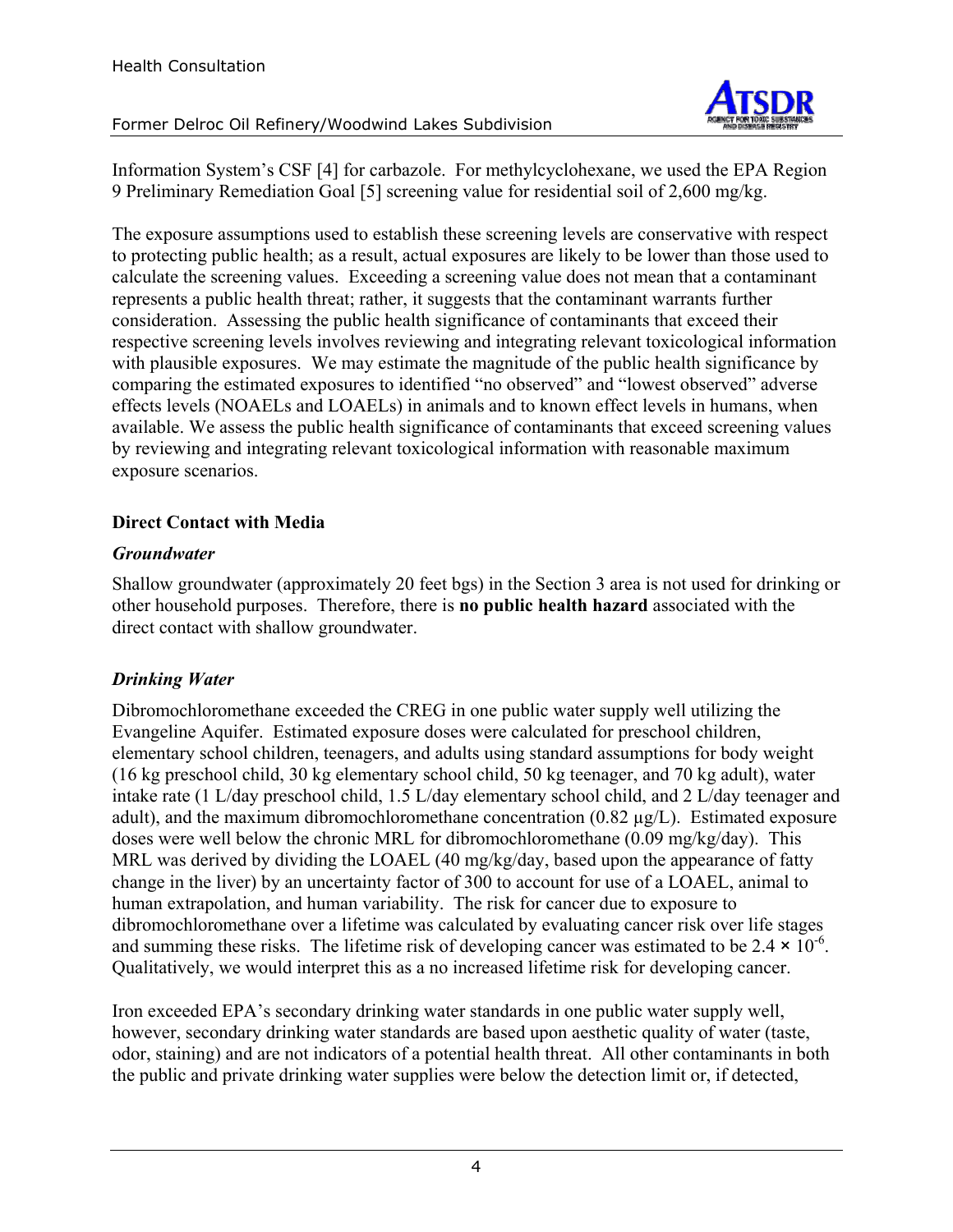

below the screening value. Based on this information, there is **no apparent public health hazard** from direct contact with drinking water. Drinking water data are presented in Table 2.

#### *Sediment and Soil*

Aluminum and vanadium in soil exceeded their respective environmental media evaluation guides (EMEGs) for intermediate duration of exposure (15 days to 1 year) for children exhibiting pica behavior. However, concentrations of these metals were within the ranges of normal background levels for this part of the United States [6] and below levels that have been shown to cause adverse health effects. Arsenic in most soil and sediment samples exceeded the CREG; however, the CREG is below background levels. Based upon ATSDR guidance, the recommended soil/sediment HAC value for arsenic is 20 mg/kg (chronic EMEG child). No soil or sediment samples exceeded this HAC value. Therefore, we do not expect aluminum, arsenic, or vanadium in the soil to pose a health risk to children or adults.

BaP was used as a surrogate to assess the relative toxicity of PAHs in sediment and soil. Using our standard exposure scenario (16 kg child ingesting 200 mg of soil/sediment per day) and the soil/sediment sample with the highest BaP TEQ (1.35 mg/kg), the estimated exposure dose of PAHs was 0.00002 mg/kg/day. Although no MRL or RfD has been derived for PAHs, there are LOAELs and NOAELs available [7]. An intermediate NOAEL of 1.3 mg/kg/day was observed for mice exposed to BaP. The LOAEL (2.6 mg/kg/day) is based upon the appearance of gastric tumors. There currently are no studies available that evaluate chronic exposures. Systemic effects occurred at much higher exposure doses in acute and intermediate duration exposures [7]. The estimated exposure dose of PAHs in soil and sediment is several orders of magnitude below the NOAEL and LOAEL for BaP; therefore, we do not expect exposure to PAHs in the soil and sediment to result in adverse health effects.

BaP, along with several other PAHs, has been classified by the EPA as a "probable human carcinogen" [7]. This classification is based on animal data where repeated BaP administration in numerous strains of at least four species of rodents and several primates has been associated with increased incidence of total tumors and of tumors at the site of exposure [7]. Human data specifically linking BaP, or any of the other PAHs, to a carcinogenic effect are lacking. Although lung cancer has been found in humans who had received exposure to various mixtures of PAHs known to contain BaP – including cigarette smoke, roofing tar, and coke oven emissions – it is not possible to conclude from this information that BaP, or any other of the PAHs, is the responsible agent [7].

The risk for cancer due to lifetime exposure to PAHs was calculated by evaluating cancer risk over life stages and summing these risks. Estimated exposure doses were calculated for preschool children, elementary school children, teenagers, and adults using standard assumptions for body weight (16 kg preschool child, 30 kg elementary school child, 50 kg teenager, and 70 kg adult), soil/sediment intake rate (200 mg/day preschool child, 150 mg/day elementary school child, and 100 mg/day teenager and adult), and the maximum BaP TEQ concentration (1.35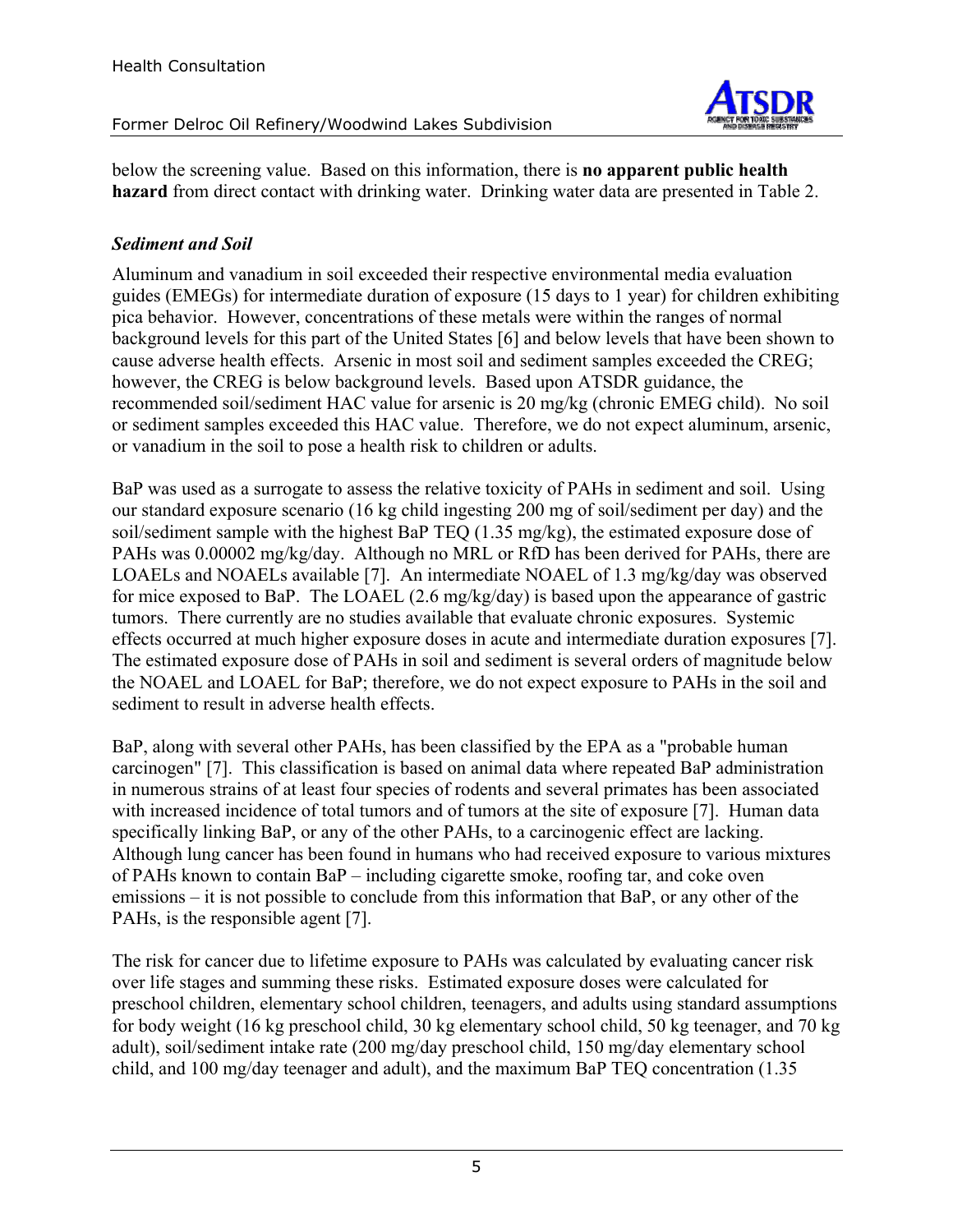

mg/kg). The lifetime risk of developing cancer was estimated to be  $2.6 \times 10^{-5}$ . Qualitatively, we would interpret this as a no apparent increased lifetime risk for developing cancer.

All other contaminants were below the detection limit or, if detected, below the screening value. Based on this information, there is **no apparent public health hazard** from direct contact with soil and sediment. Soil and sediment data are presented in Tables 3 and 4.

#### **Vapor Intrusion Pathway**

One exposure route of potential concern when volatile substances are detected in soil or shallow groundwater is whether or not these subsurface contaminants may intrude into indoor air. Vapor intrusion is the term used to describe this phenomenon in which volatile compounds in the subsurface (soil or shallow groundwater) migrate into overlying buildings and affect indoor air quality.

The vapor intrusion pathway was analyzed using EPA guidance [8]. For sites in which soil and shallow groundwater may contain volatile substances, EPA recommends using soil gas data to evaluate the vapor intrusion pathway. Soil gas data were not available for this site, so shallow groundwater data were used. Some volatile substances that have the potential to migrate into overlying buildings were detected in the two shallow groundwater samples in Section 3. Estimated values of two of these (benzene and ethylbenzene) were at levels that could potentially affect indoor air quality; however, as these are estimated values it is difficult to determine if the true concentrations for these contaminants are at levels that may affect human health. Additionally, attenuation factors associated with this site are unknown and these attenuation factors significantly affect the degradation of petroleum products. Because of the estimated values of contaminants, the unknown attenuation factors, and the lack of soil gas data, the vapor intrusion pathway poses an **indeterminate public health hazard**. We recommend further investigation into this pathway of potential concern.

#### **Cancer Cluster Investigation**

Citizens living in Section 3 were concerned about a possible excess of cancer among residents of the subdivision. Although is it not possible to determine if a particular cancer is caused by environmental or other risk factors, the Texas Cancer Registry conducts cancer cluster investigations to determine if there is an excess of cancer in an area or population. In these investigations, the number of observed cases is compared to what would be expected based on the state cancer rate. The analysis of incidence data for zip code 77040, Houston, Texas, from January 1, 1995 through December 31, 2003, found the following cancers to be within expected ranges in both males and females: prostate, breast, lung, colon and rectum, bladder, kidney and renal pelvis, liver and intrahepatic bile duct, non-Hodgkin's lymphoma, brain/central nervous system, selected leukemia subtypes, oral cavity and pharynx, nasopharynx, nose and nasal cavity, larynx, esophagus, corpus and uterus, ovary, cervix, bones and joints, thyroid, Hodgkin's lymphoma, myeloma, testis, and stomach [9].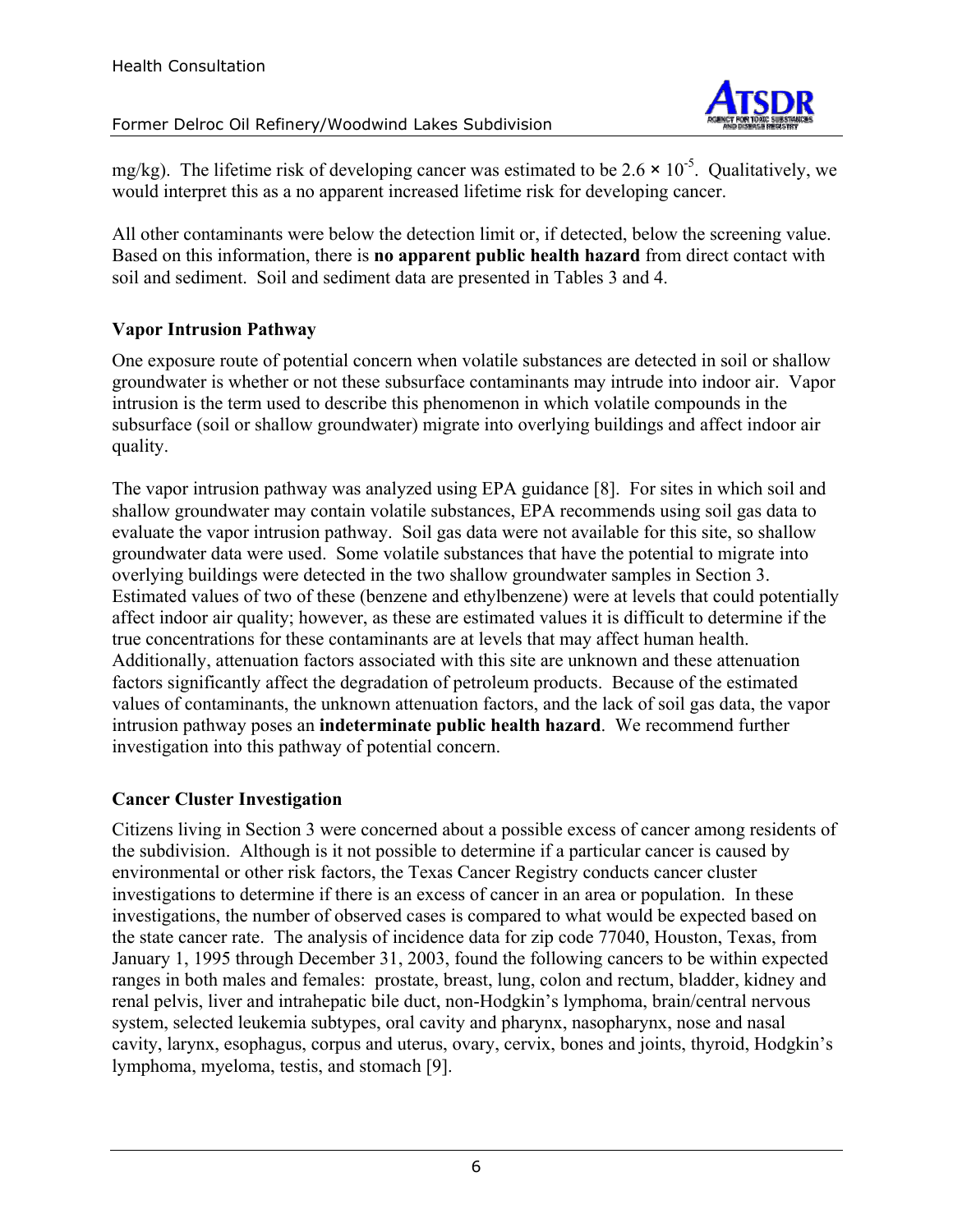

#### **Birth Defects**

Citizens living in Section 3 were concerned about a possible excess of birth defects among residents of the subdivision. The Texas Birth Defects Registry evaluated the occurrence of 48 specific types of birth defects among deliveries during 1999 through 2003 to women who lived in zip code 77040 at the time of delivery. The prevalence data were compared to prevalence data for Texas during the same time period. None of the types of birth defects examined were elevated among residents in that area compared to Texas overall. Additionally, for half of the types of birth defects examined, no cases were reported during this time period. The number of infants and fetuses with any birth defects was lower among residents of this area compared to Texas overall [10].

### **Child Health Considerations**

In communities faced with air, water, or food contamination, children could be at greater risk than are adults from certain kinds of exposure to hazardous substances. A child's lower body weight and higher intake rate result in a greater dose of hazardous substance per unit of body weight. Sufficient exposure levels during critical growth stages can result in permanent damage to the developing body systems of children. Children are dependent on adults for access to housing, for access to medical care, and for risk identification. Consequently, adults need as much information as possible to make informed decisions regarding their children's health.

We evaluated whether children living in Section 3 would be likely to be exposed to site contaminants at levels of health concern. We evaluated the potential risk to children by using conservative exposure scenarios – scenarios where the exposures are likely to be much higher than those children might actually experience. These evaluations were included in each discussion section.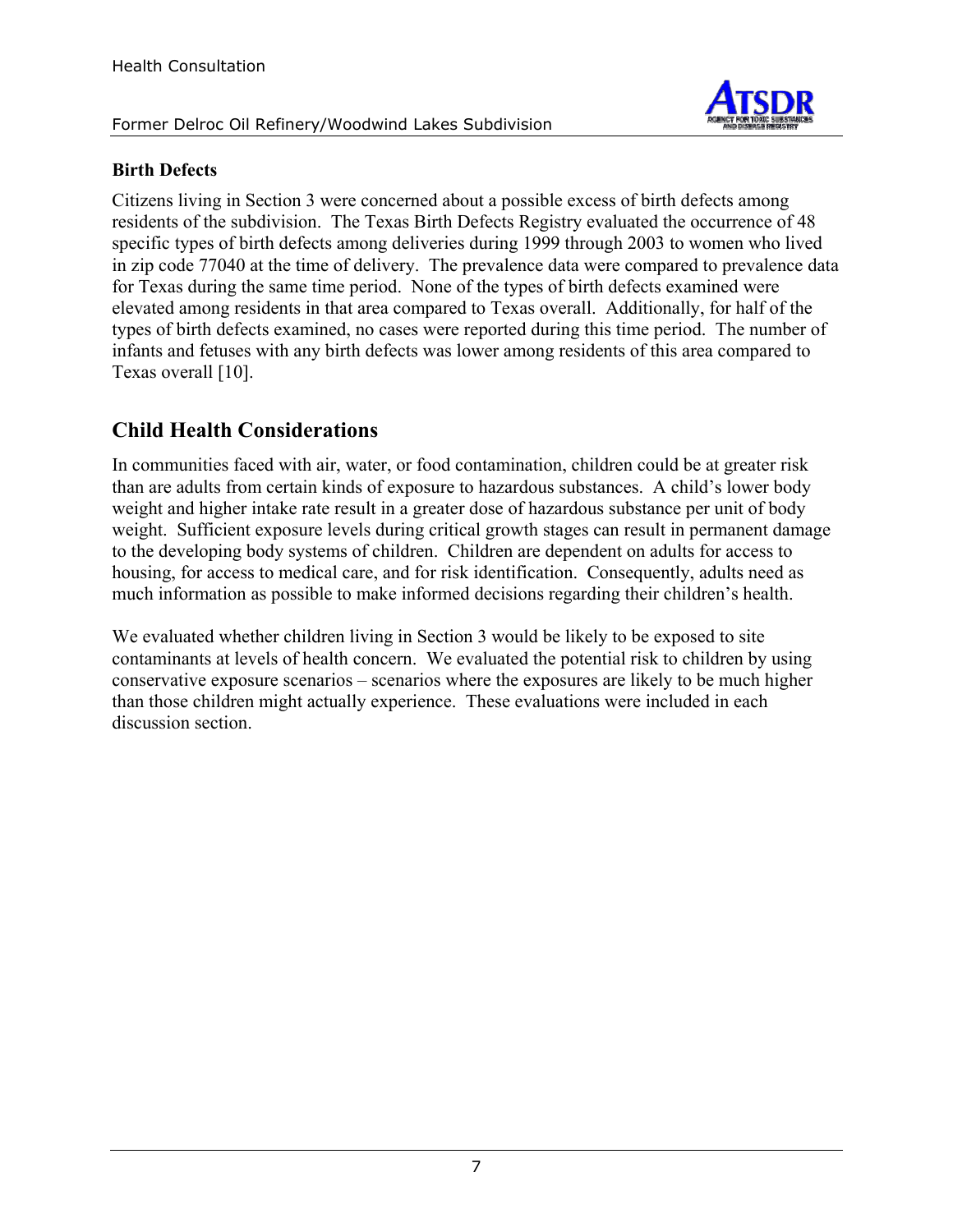

#### **Conclusions**

- 1. Shallow groundwater in the area is not used for drinking or other household purposes. Therefore, there is **no public health hazard** associated with direct contact with groundwater in the area of the former Delroc Oil Refinery.
- 2. Dibromochloromethane exceeded the CREG in one public water supply system sample. However, estimated exposure doses were below the MRL, and there was no increased risk for developing cancer due to exposure to the levels of dibromochloromethane measured in that public water supply. Therefore, there is **no apparent public health hazard** from direct contact with drinking water.
- 3. Although several metals exceeded screening values in the soil and sediment, concentrations of these metals were within the ranges of normal background levels for this part of the United States and below levels that have been shown to cause adverse health effects.

BaP was used as a surrogate to assess the relative toxicity of PAHs in sediment and soil. Estimated exposure doses for BaP TEQs were well below the NOAEL and LOAEL for BaP, and there was no apparent increased risk for developing cancer due to exposure to PAHs.

Therefore, there is **no apparent public health hazard** from direct contact with soil and sediment.

- 4. Based upon the data reviewed in this document, direct contact with media at the former Delroc Oil Refinery poses **no apparent public health hazard** for residents of Section 3 of the Woodwind Lakes Subdivision.
- 5. Because of a lack of data, the vapor intrusion pathway poses an **indeterminate public health hazard**.
- 6. The Texas Cancer Registry found the occurrence of specific cancers in the area to be within expected ranges based upon state cancer rates.
- 7. The Texas Birth Defects Registry found no elevations in the occurrence of birth defects compared to Texas overall.

#### **Recommendations**

We recommend the TCEQ conduct soil gas analysis in Section 3 to fully assess the vapor intrusion pathway.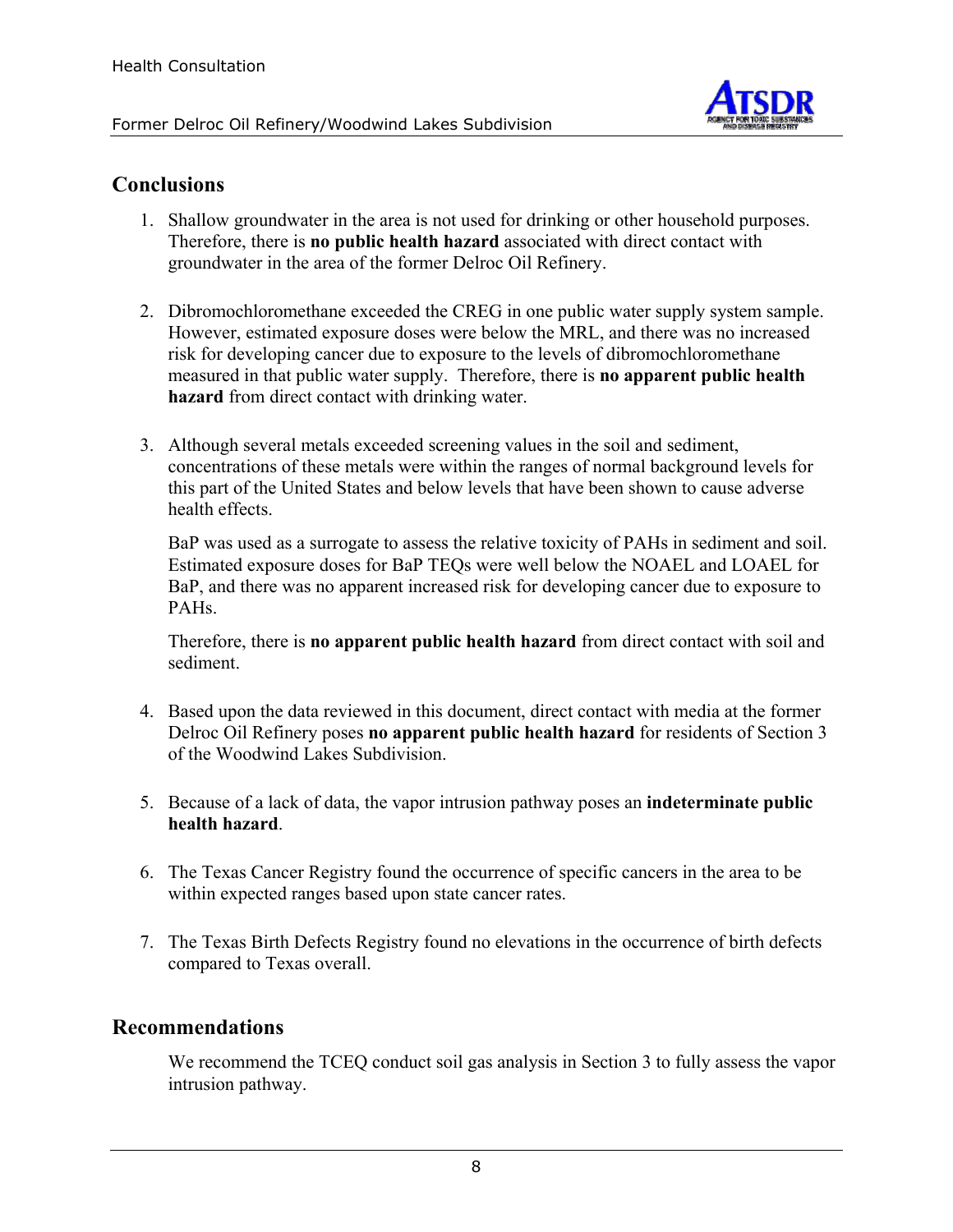

#### **Public Health Action Plan**

#### **Actions Completed**

- 1. The DSHS evaluated contaminant data from soil, sediment, and groundwater samples collected in June 2006 from the former Delroc Oil Refinery/Woodwind Lakes Subdivision.
- 2. Texas Cancer Registry completed analysis of cancer incidence data for zip code 77040, Houston, Texas, from January 1, 1995 through December 31, 2003.
- 3. Texas Birth Defects Registry completed analysis of birth defect prevalence data for zip code 77070, Houston, Texas during 1999 through 2003.

#### **Actions Planned**

The DSHS will review soil gas data when it becomes available.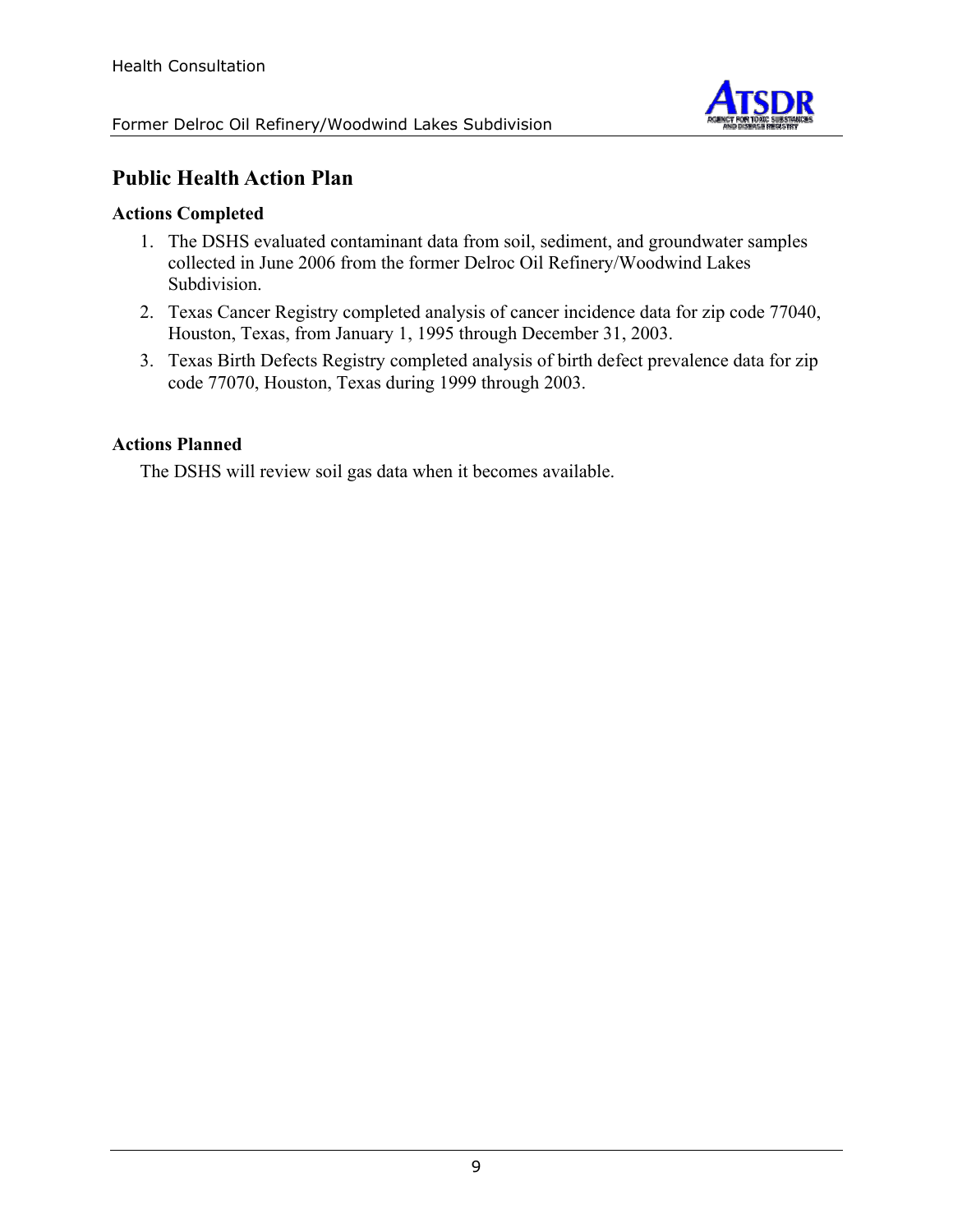

#### **Authors, Technical Advisors, and Organizations**

#### **Report Prepared by**

Carrie M. Bradford, MS, PhD Toxicologist DSHS Health Assessment & Toxicology Program

Susan Prosperie, MS, RS Manager DSHS Exposure Assessment & Surveillance Group

John F. Villanacci, PhD, NREMT-I Principal Investigator/Manager DSHS Environmental & Injury Epidemiology and Toxicology Branch

Jennifer Lyke Regional Representative ATSDR Region 6

George Pettigrew, PE Senior Regional Representative ATSDR Region 6

Jeff Kellam Environmental Health Scientist Division of Health Assessment and Consultation Cooperative Agreement Program Evaluation Branch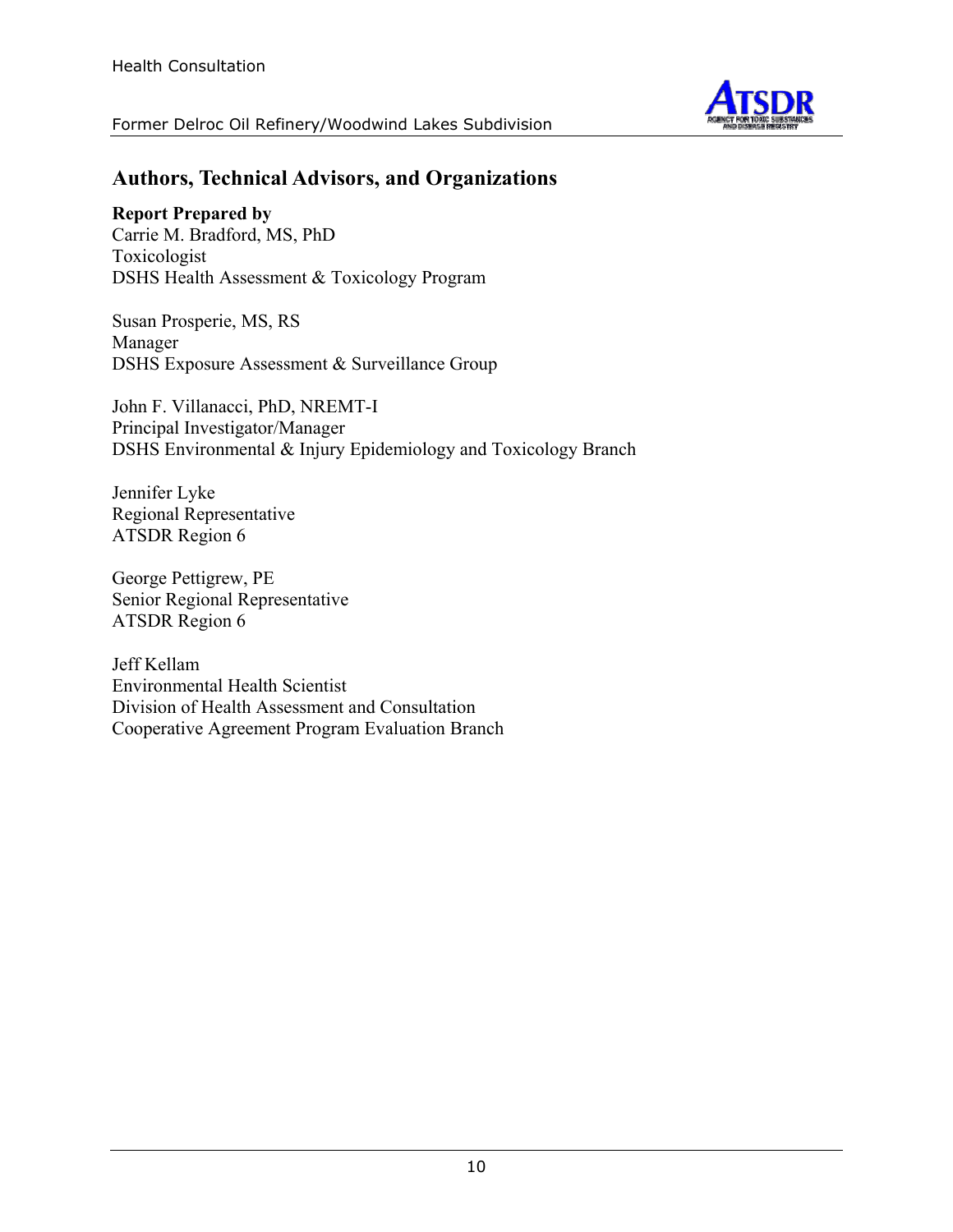

#### **References**

- 1. Texas Commission on Environmental Quality. Preliminary Assessment/Screening Site Inspection Workplan. Delroc Oil Refinery, Houston, Harris County, Texas. July 2006.
- 2. Railroad Commission of Texas. Site Investigation Report. Woodwind Lakes Section 3, Houston Texas. September 2003.
- 3. Correspondence. Carrie Bradford, Toxicologist, Texas Department of State Health Services to Robert Musick, Project Manager, Texas Commission on Environmental Quality. November 2, 2006.
- 4. The Risk Assessment Information System. Toxicity and Chemical-Specific Factors Data Base. Carbazole. Available at http://risk.lsd.ornl.gov/cgi-bin/tox/TOX\_9801. Last accessed May 24, 2006.
- 5. Environmental Protection Agency Region 9. Preliminary Remediation Goals. Available at http://www.epa.gov/region09/waste/sfund/prg/index.html.
- 6. Agency for Toxic Substances and Disease Registry. Public Health Assessment Guidance Manual. 1992.
- 7. Agency for Toxic Substances and Disease Registry. Toxicological Profile for Polycyclic Aromatic Hydrocarbons (PAHs). Atlanta: US Department of Health and Human Services. August 1995.
- 8. Environmental Protection Agency. Office of Solid Waste and Emergency Response Guidance for Evaluating the Vapor Intrusion to Indoor Air Pathway from Groundwater and Soils (Subsurface Vapor Intrusion Guidance). 2002. Available at http://www.epa.gov/correctiveaction/eis/vapor.htm.
- 9. Texas Cancer Registry. Texas Department of State Health Services. Summary of Investigation into the Occurrence of Cancer, Zip Code 77040, Houston, Harris County, Texas, 1995-2003. December 20, 2006.
- 10. Electronic Correspondence. Mary Ethen, Epidemiologist, Texas Birth Defects Registry, Texas Department of State Health Services. January 9, 2007.
- 11. Nisbet ICT and LaGoy PK. Toxic Equivalency Factors (TEFs) for Polycyclic Aromatic Hydrocarbons (PAHs). Regulatory Toxicology and Pharmacology. 16: 290-300 (1992).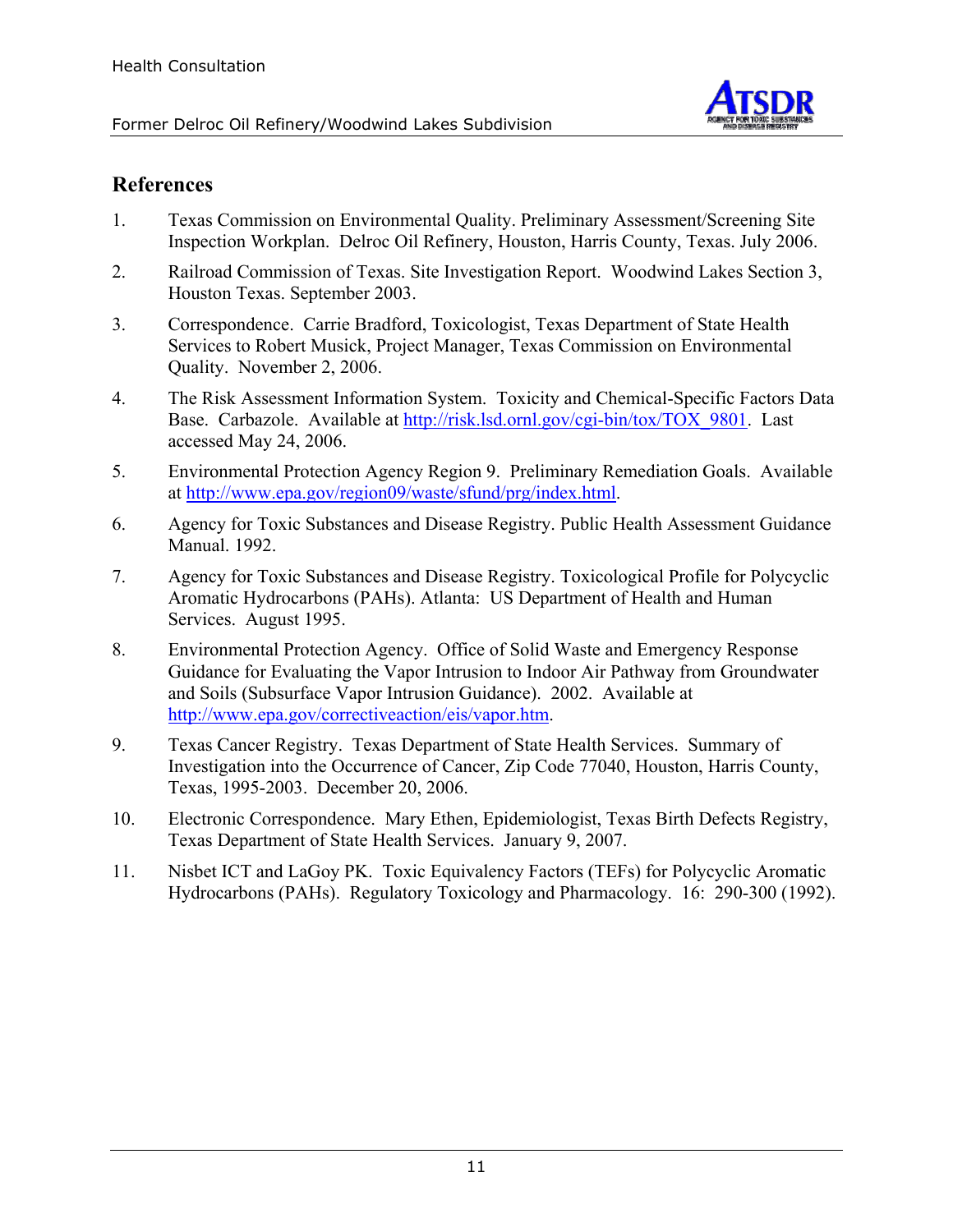

#### **Certification**

This public health consultation on Former Delroc Oil Refinery/Woodwind Lakes Subdivision, Houston, Harris County, Texas was prepared by the Texas Department of State Health Services under a cooperative agreement with the Agency for Toxic Substances and Disease Registry (ATSDR). It is in accordance with approved methods and procedures existing when the time the public health consultation was initiated. Editorial review was completed by the Cooperative Agreement partner.

Technical Project Officer CAT, CAPEB, DHAC, ATSDR

The Division of Health Assessment and Consultation, ATSDR, has reviewed this public health consultation and concurs with its findings.

Dregor V. Whis Pro (A)

12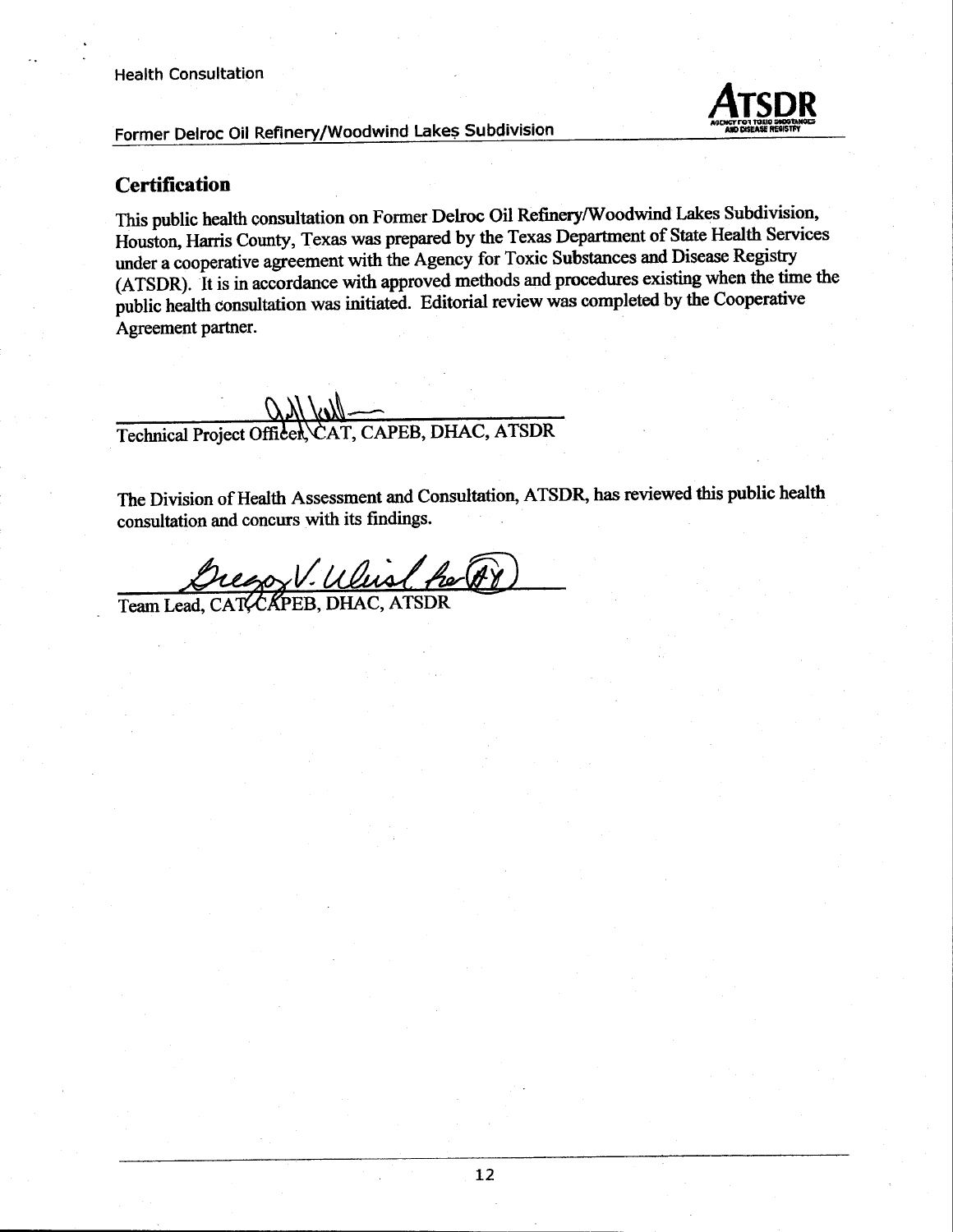



## **Appendix A: Acronyms and Abbreviations**

| <b>ATSDR</b> | Agency for Toxic Substances and Disease Registry |
|--------------|--------------------------------------------------|
| BaP          | benzo[a]pyrene                                   |
| bgs          | below ground surface                             |
| <b>CREG</b>  | <b>Cancer Risk Evaluation Guide</b>              |
| <b>CSF</b>   | Cancer Slope Factor                              |
| Delroc       | former Delroc Oil Refinery Site                  |
| <b>DSHS</b>  | Texas Department of State Health Services        |
| <b>EMEG</b>  | <b>Environmental Media Evaluation Guide</b>      |
| <b>EPA</b>   | <b>Environmental Protection Agency</b>           |
| g            | gram                                             |
| <b>HAC</b>   | <b>Health-Based Assessment Comparison</b>        |
| kg           | kilogram                                         |
| L/day        | liters per day                                   |
| <b>LOAEL</b> | Lowest Observable Adverse Effect Level           |
| mg           | milligram                                        |
| mg/day       | milligram per day                                |
| mg/kg        | milligram per kilogram                           |
| mg/kg/day    | milligram per kilogram per day                   |
| <b>MRL</b>   | Minimal Risk Level                               |
| <b>NOAEL</b> | No Observable Adverse Effect Level               |
| <b>PAH</b>   | Polycyclic Aromatic Hydrocarbon                  |
| <b>PCB</b>   | Polychlorinated Biphenyl                         |
| <b>RfD</b>   | <b>Reference Dose</b>                            |
| Section 3    | Section 3 of the Woodwind Lakes Subdivision      |
| <b>SVOC</b>  | Semivolatile Organic Compound                    |
| <b>TCEQ</b>  | Texas Commission on Environmental Quality        |
| <b>TEF</b>   | <b>Toxic Equivalency Factor</b>                  |
| <b>TEQ</b>   | Toxic Equivalent                                 |
| <b>TPH</b>   | Total Petroleum Hydrocarbon                      |
| $\mu$ g/L    | microgram per liter                              |
| <b>VOC</b>   | <b>Volatile Organic Compound</b>                 |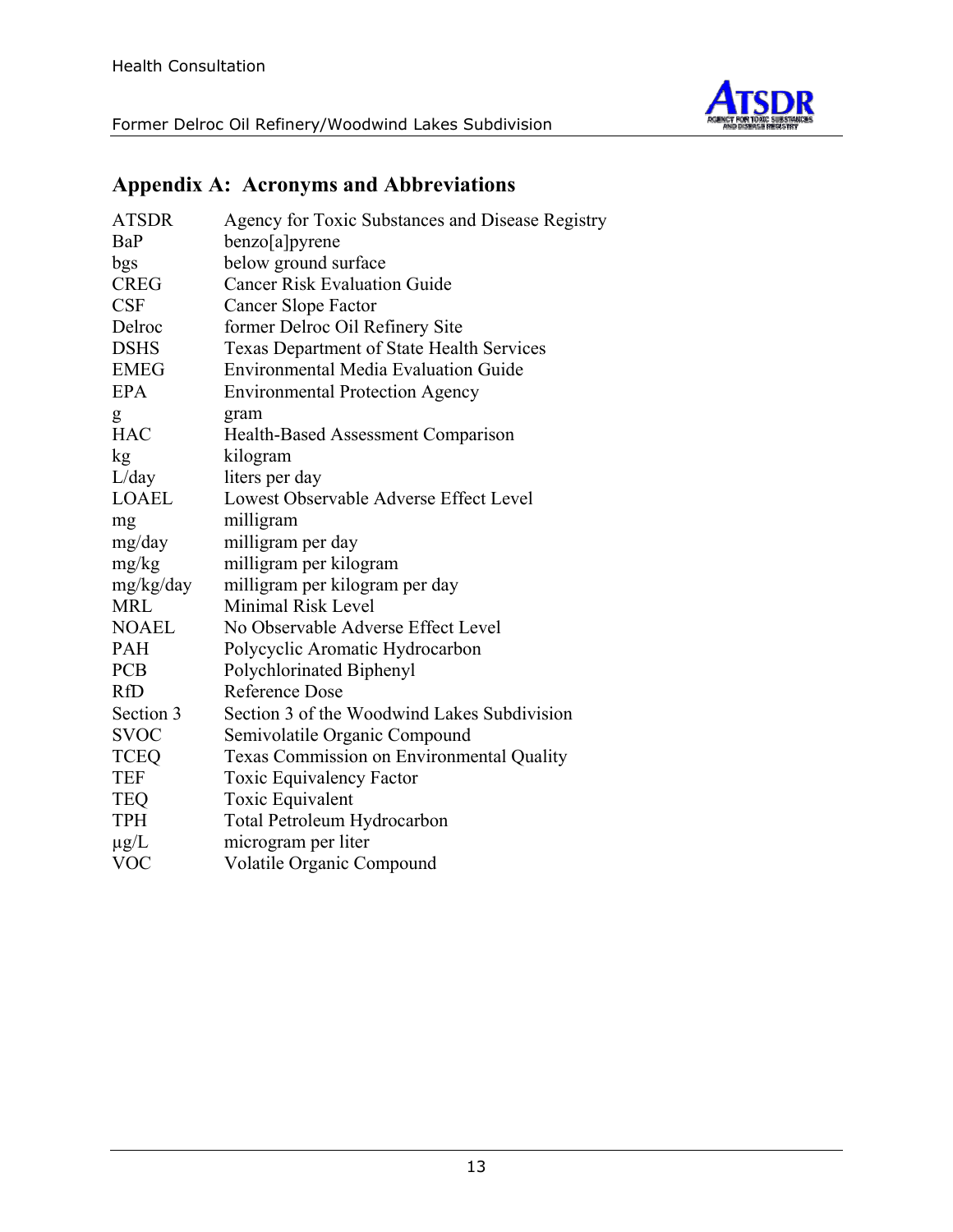

#### **Appendix B: Figure**

Figure. Location of former Delroc Oil Refinery in Houston, Harris County, Texas [1].

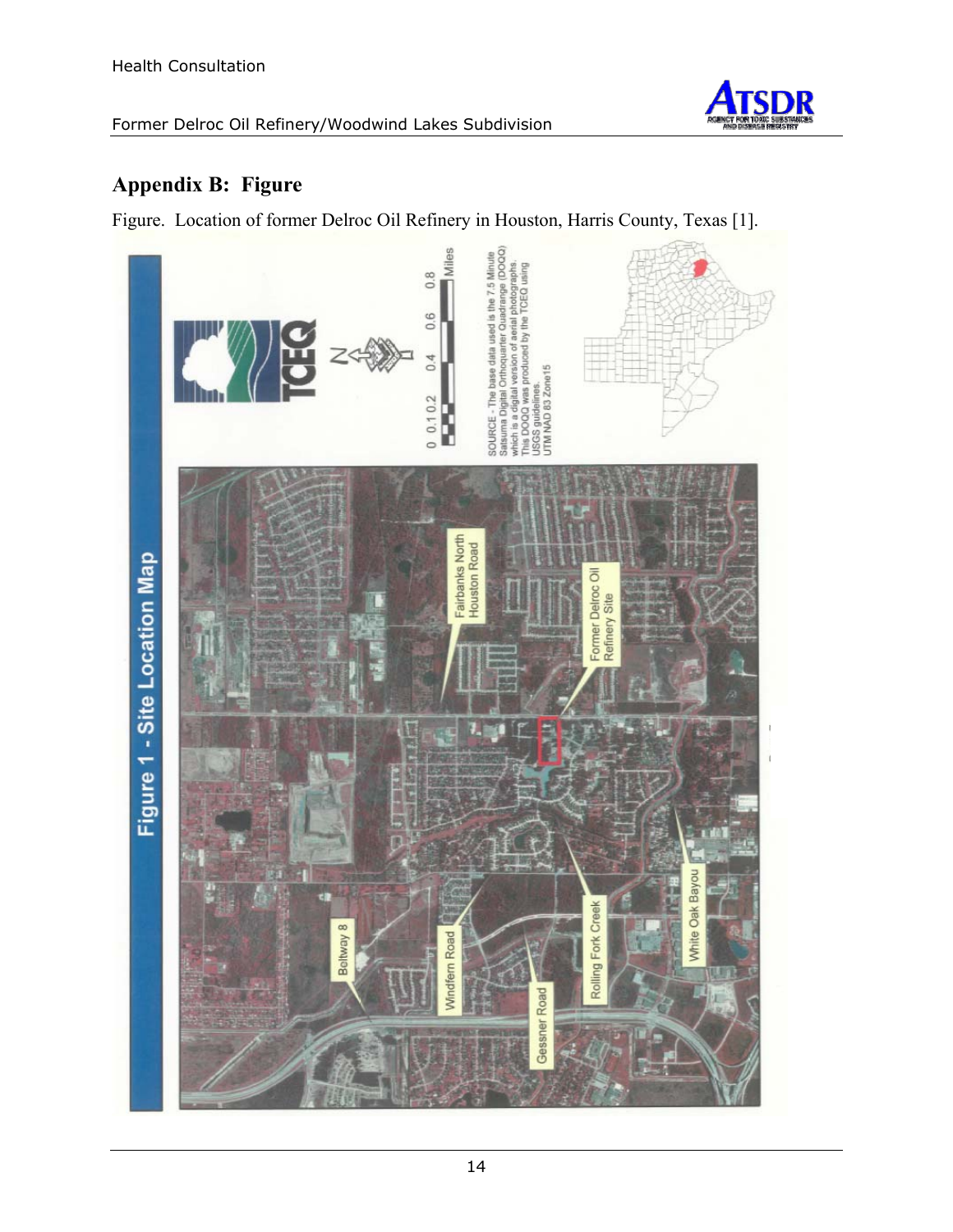

## **Appendix C: Tables**

Table 1. Toxic Equivalency Factors (TEF) for PAHs [11].

| <b>PAH</b>                | <b>TEF</b> |
|---------------------------|------------|
| Acenaphthene              | 0.001      |
| Acenaphthylene            | 0.001      |
| Anthracene                | 0.01       |
| Benzo(a)anthracene        | 0.1        |
| Benzo(a)pyrene (BaP)      | 1          |
| Benzo(b)fluoranthene      | 0.1        |
| $Benzo(g,h,i)$ perylene   | 0.01       |
| Benzo(k)fluoranthene      | 0.1        |
| Chrysene                  | 0.01       |
| $Dibenzo(a,h)$ anthracene | 5          |
| Fluoranthene              | 0.001      |
| Fluorene                  | 0.001      |
| $Indeno(1,2,3-cd)pyrene$  | 0.1        |
| 2-Methylnaphthalene       | 0.001      |
| Naphthalene               | 0.001      |
| Phenanthrene              | 0.001      |
| Pyrene                    | 0.001      |